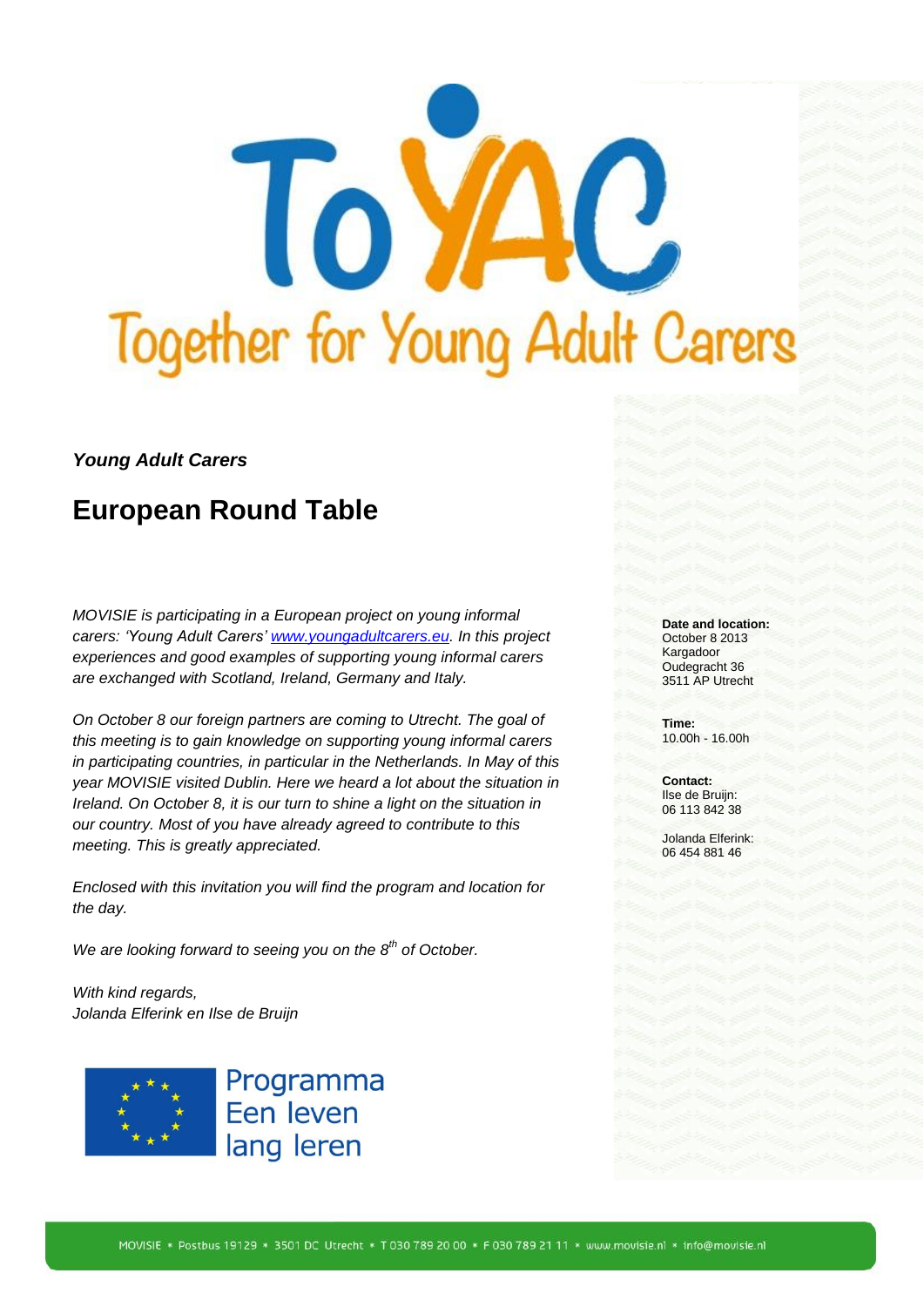#### **PROGRAM**

- 10.00 10.15 Coffee/tea
- 10.15 10.45 Welcome by Jolanda and Ilse of MOVISIE
- 10.45 11.00 KOPP (Children of Parents with Psychiatric Disorders) Groups, Nel Petilon
- 11.00 11.30 Website 'Take care of your parents'
- 11.30 12.00 Young adult carers in Scotland, Louise Morgan
- **12.00 - 13.00 Lunch**
- 13.00 13.30 Exchange
- 13.30 14.15 Paediatrician Els Jonker
- 14.15 14.45 Young Works, Roxanne Hehakaija
- 14.45 15.15 Research on KOPP Radboud University, Floor van Santvoort
- 15.15 15.45 Screening instrument SACZO by Annemarie Meijer, University of Amsterdam
- 15.45 Drinks